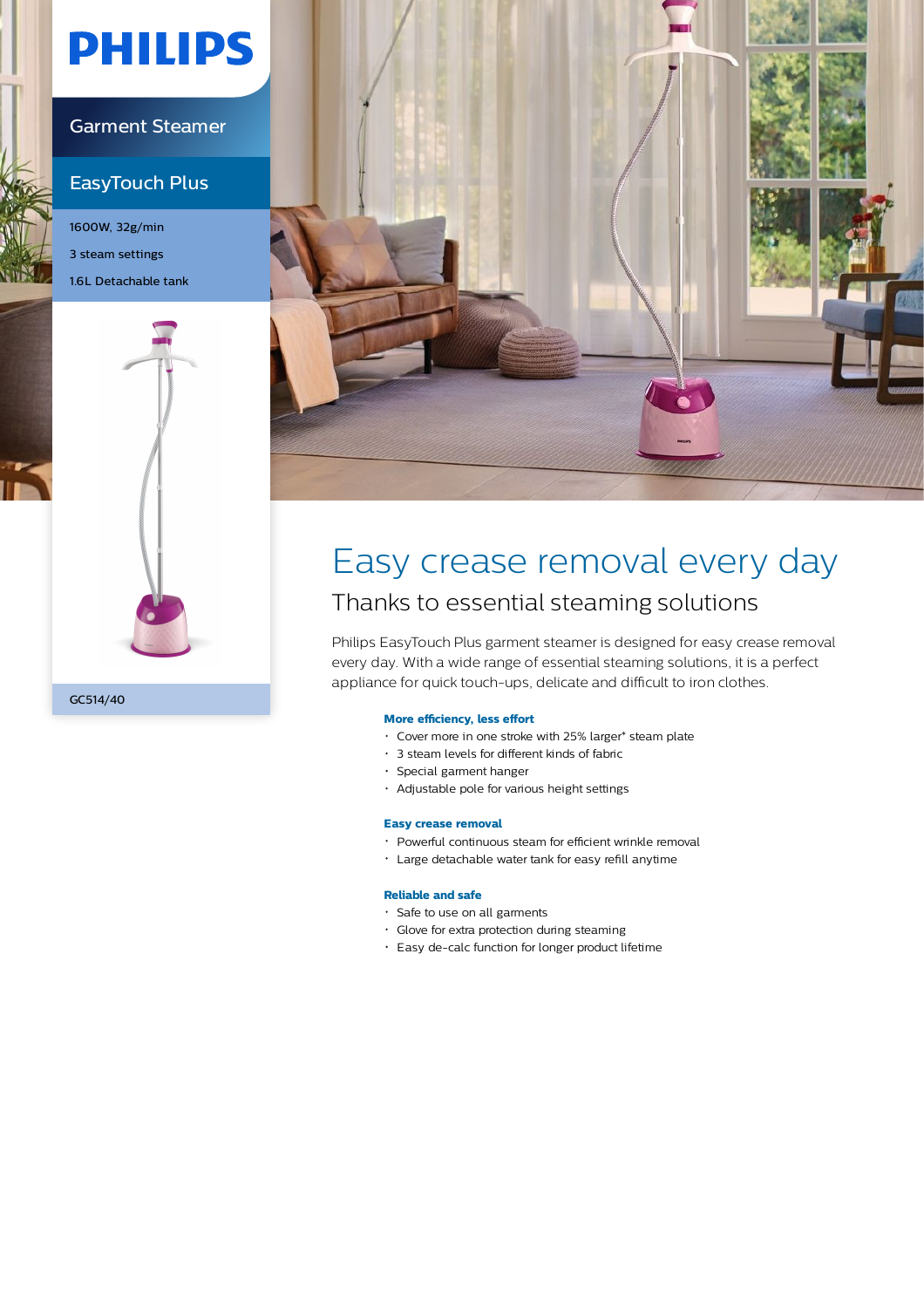# **Highlights**

#### **25% larger steam plate\***



This EasyTouch Plus steamer is equipped with 25% larger steam plate\* compared to the predecessor models. This allows you to cover more fabric area in one stroke and therefore you can be more efficient in steaming your garment.

#### **3 steam levels**



Set your preferred steam level for optimal results on different kinds of fabric.

#### **Adjustable pole**



Integrated adjustable pole for hanging your garments while using the steamer. It is collapsible for easy storage.

#### **Powerful continuous steam**



Powerful continuous steam is blown through the nozzles, enabling you to remove creases with only a few strokes.

#### **Large detachable water tank**

Large, detchable, transparent water tank suitable for a lond steaming sessions. Easy refill with large filling hole.

#### **Safe to use on all garments**



The steamer is safe to use on all fabrics. It is a great solution for delicate fabrics like silk and cashmere.

#### **Special garment hanger**



Special garment hanger lets you easily hang your garments like shirts, dresses and trousers while using the steamer.

#### **Easy de-calc function**



Prolong the lifetime of your appliance by using the Easy de-calc descaling function regularly.

#### **Glove for extra protection**



Included is a glove that protects your hand during steaming.